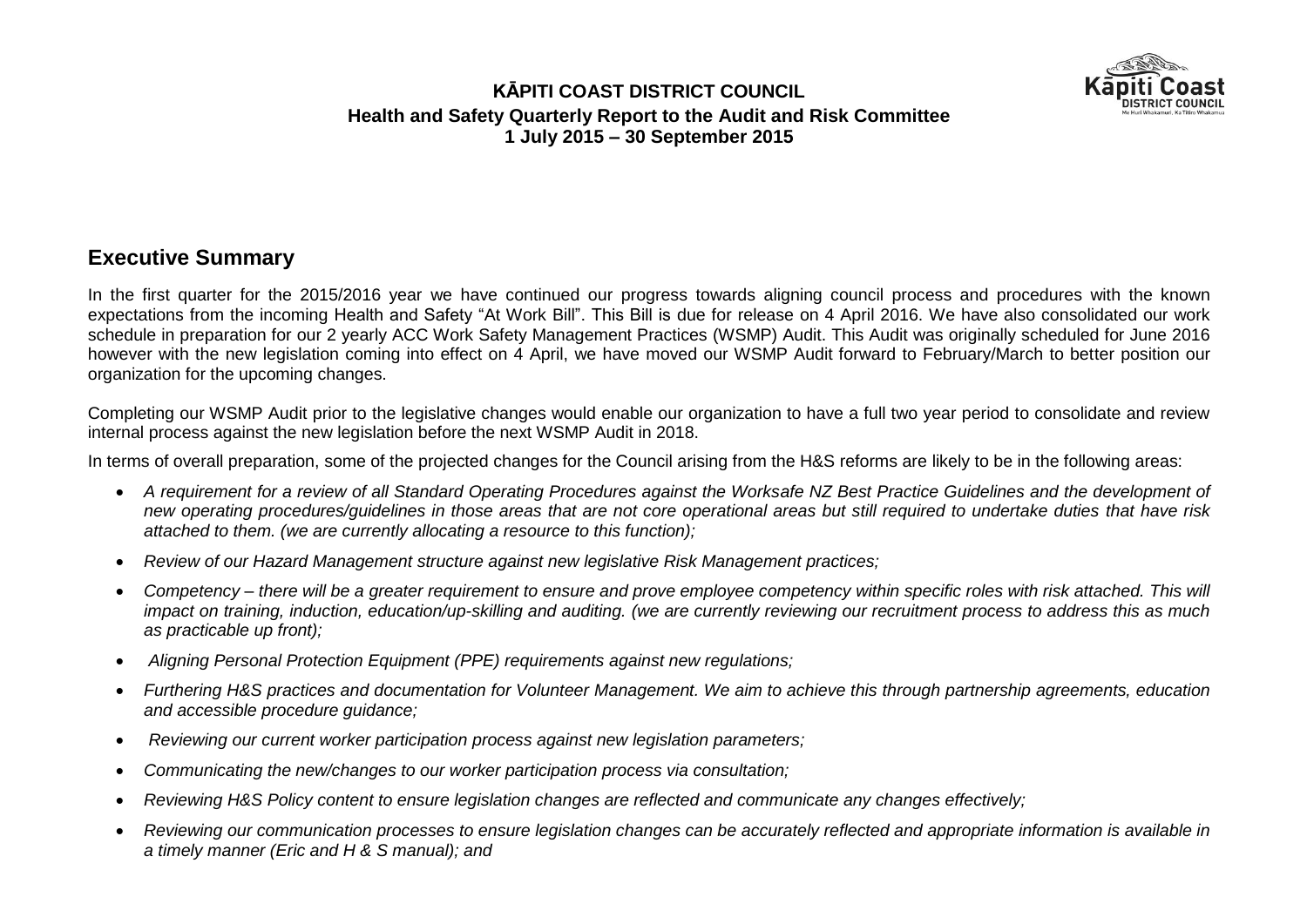

*Re-aligning current contractor management policy and processes with legislation changes.*

#### **Key Achievements 1 July 2015 – 30 September 2015**

- Completion of the annual review of the Health and Safety Objectives
- Completion of the annual review of all 16 Council Significant Hazard Registers
- Annual Hearing Tests completed for Operations staff
- Commenced review of the Personal Protective Equipment Policy
- Completed first draft of the new policy: 'Identifying and Managing Bullying, Harassment and Discrimination in the Workplace'
- One Significant Event (Near Miss no physical harm) reported to Worksafe NZ. Council's investigation deemed satisfactory and "No Further Action" required by WorkSafe.

#### **Work Programme 1 October 2015 – 31st December 2015**

- Continue progressing the Personal Protective Equipment policy review
- Continue the 'Identifying and Managing Bullying, Harassment and Discrimination in the Workplace' Policy development process including consultation, education and awareness
- Develop a draft Worker Participation System to meet the reform requirements
- Develop, through consultation, a new Employee Participation Agreement within the new H&S Reform parameters
- Lodge the Council application for the Work Safety Management Practices Audit
- Continue preparation relevant to maintaining Tertiary Level Accreditation within the WSMP Audit process
- Prepare for the Drug and Alcohol Policy review in early 2016
- Commence a review of all Operating procedures against the new Health and Safety Regulations as they are released
- Communicate and educate employees on the known H&S Reform parameters in the lead up to the At Work Bill release in April 2016

**Jill Dallinger** Health & Safety Advisor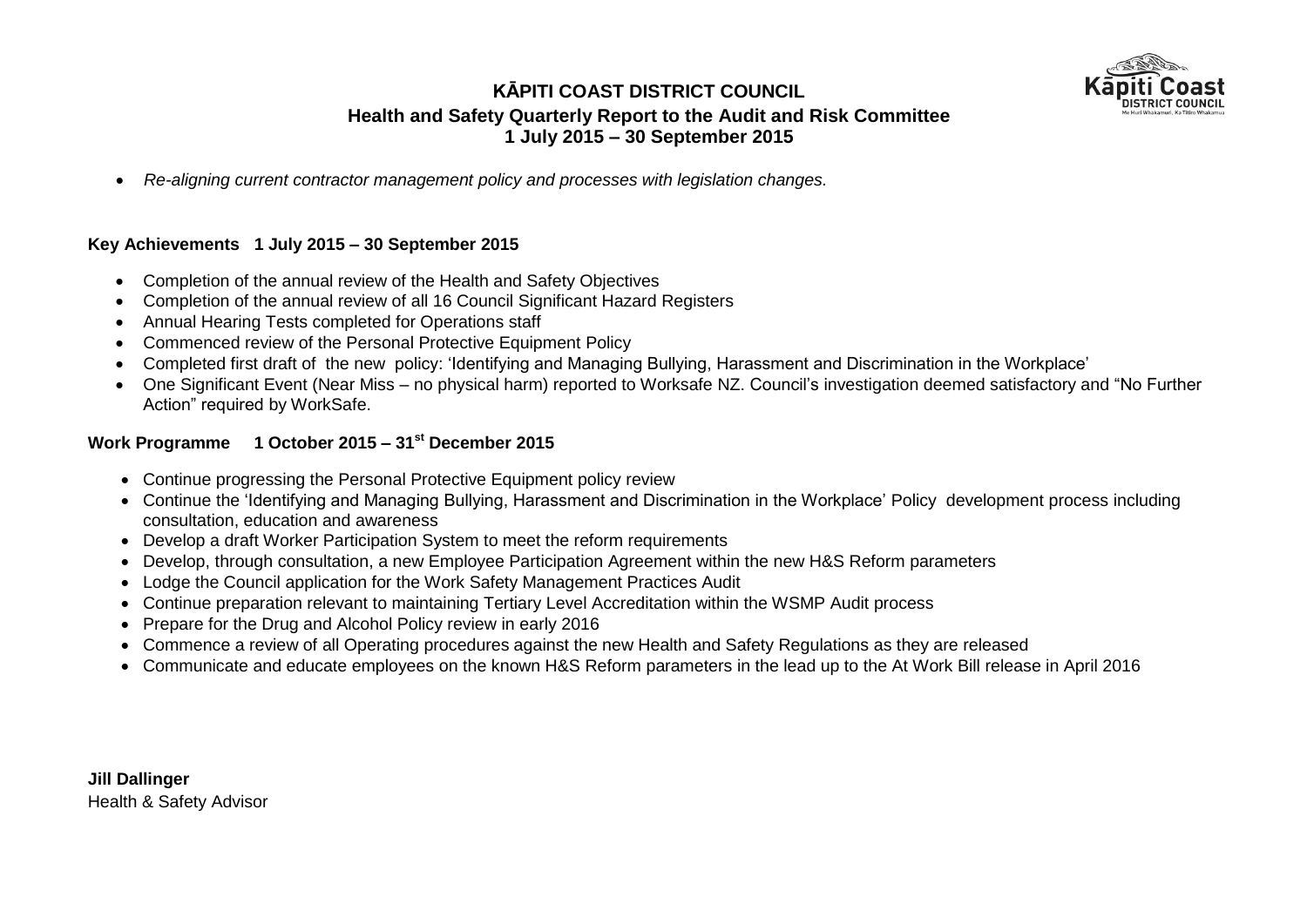

| <b>Subject</b>                                                                                                           | <b>Status</b>                                                                                                                                                                                                                                                                                                  | <b>Comment on Subject</b>                                                                                                                                                                                                                                                                                                                                                                                                                                      | <b>Evidence Available</b>                                                                                    |  |
|--------------------------------------------------------------------------------------------------------------------------|----------------------------------------------------------------------------------------------------------------------------------------------------------------------------------------------------------------------------------------------------------------------------------------------------------------|----------------------------------------------------------------------------------------------------------------------------------------------------------------------------------------------------------------------------------------------------------------------------------------------------------------------------------------------------------------------------------------------------------------------------------------------------------------|--------------------------------------------------------------------------------------------------------------|--|
|                                                                                                                          | <b>Policy and Planning</b>                                                                                                                                                                                                                                                                                     |                                                                                                                                                                                                                                                                                                                                                                                                                                                                |                                                                                                              |  |
| Health & Safety<br>Plan                                                                                                  | The Council's Health & Safety Plan runs<br>annually from 1 July to 30 June.                                                                                                                                                                                                                                    | 2015/2016 plan has been drafted by the Health and Safety Committee<br>and reviewed by the Senior Leadership Team.<br>The objectives have been approved and communicated to employees<br>$\bullet$<br>via the Health and Safety Intranet and Health and Safety Committee<br>Minutes.<br>The 2015/2016 focus remains on the Health and Safety Reforms and<br>$\bullet$<br>introduction of new legislation in April 2016.                                         | 2015/2016 H & S<br>Objectives                                                                                |  |
| New Policy:<br>Draft: "Identifying<br>and Managing<br>Bullying,<br>Harassment and<br>Discrimination in<br>the Workplace" | The Council is in the process of<br>broadening its current Harassment Policy<br>to include provisions for identifying and<br>managing bullying, harassment and<br>discrimination within the workplace. The<br>new Policy is based on the Best Practice<br>guidelines provided by the regulator<br>Worksafe NZ. | The policy draft has been completed and is undergoing its first review. Once<br>completed it will be presented to Health and Safety Committee and the Senior<br>Leadership team for comment before Employee consultation and education.<br>Once the above is complete the policy will undergo a final review by the Senior<br>Leadership Team before it is approved. The Council is aiming for formal<br>approval and subsequent implementation by March 2016. | Draft "Identifying and<br>Managing Bullying,<br>Harassment and<br>Discrimination in the<br>Workplace" Policy |  |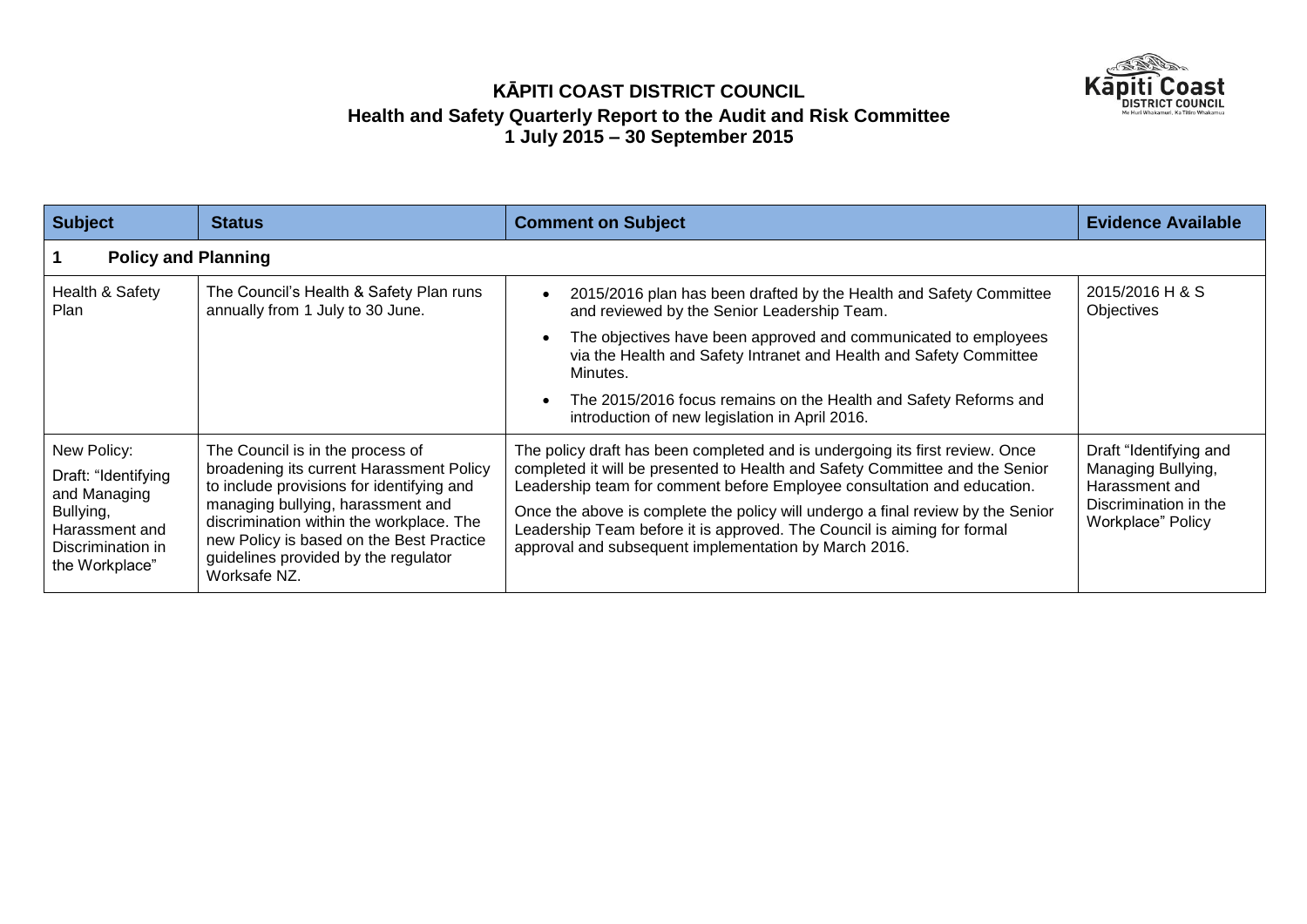

| <b>Subject</b>                               | <b>Status</b>                                                                                                                                                                                                                                                                                                                                                                                                                                 | <b>Comment on Subject</b>                                                                                                                                                                                                                                                                                                                                                                                                                                                                                                                                                                                                                                                                                                                                                                                                                                                                                                                                                                                                                                                                                        | <b>Evidence Available</b>                                                                  |
|----------------------------------------------|-----------------------------------------------------------------------------------------------------------------------------------------------------------------------------------------------------------------------------------------------------------------------------------------------------------------------------------------------------------------------------------------------------------------------------------------------|------------------------------------------------------------------------------------------------------------------------------------------------------------------------------------------------------------------------------------------------------------------------------------------------------------------------------------------------------------------------------------------------------------------------------------------------------------------------------------------------------------------------------------------------------------------------------------------------------------------------------------------------------------------------------------------------------------------------------------------------------------------------------------------------------------------------------------------------------------------------------------------------------------------------------------------------------------------------------------------------------------------------------------------------------------------------------------------------------------------|--------------------------------------------------------------------------------------------|
| Employee<br>Participation<br>Agreement (EPA) | The EPA agreement is the document that<br>details the agreed provision of Health and<br>Safety for employees. This is a worker<br>participation process, an agreement<br>between the Council and the Unions<br>based mainly on the legislative<br>parameters but also agreed negotiated<br>provisions for an on behalf of the<br>employee.<br>It is reviewed annually every June and will<br>be required to be renegotiated in April<br>2016. | The Health and Safety Reforms change the parameters of this document<br>significantly. There is no longer a requirement for negotiated agreement with<br>Unions in the provision of Health and Safety as this transfers to that of the<br>Employee/Workers instead. The At Work Bill strengthens 'Worker engagement<br>and participation' in Health and Safety.<br>The Bill sets out 2 overarching PCBU duties for involving workers in H&S. The<br>employer must:<br>Engage – so far as is reasonably practical with workers who work for the<br>business and those workers that are directly affected by a H&S matter of<br>the PCBU. There will be a requirement for effective horizontal<br>consultation.<br>Have effective practices that allow workers who work for its business to<br>$\bullet$<br>have an opportunity in improving work H&S on an on-going basis -<br>these are to be called Worker Participation Practices.<br>We are currently undertaking a review on how the new worker engagement<br>participation parameters can be applied that will have the optimum outcome for<br>the workers. | <b>Current EPA Agreement</b>                                                               |
| $\mathbf 2$<br><b>Delivery</b>               |                                                                                                                                                                                                                                                                                                                                                                                                                                               |                                                                                                                                                                                                                                                                                                                                                                                                                                                                                                                                                                                                                                                                                                                                                                                                                                                                                                                                                                                                                                                                                                                  |                                                                                            |
| Incident<br>Management                       | Incident Management is the responsibility<br>of every individual within Council. Current<br>process is well known and effective.<br>Trend information is analysed by the<br>Health and Safety Committees monthly<br>and reported to the Senior Leadership<br>Team. Strategies for improvement are<br>communicated via the Committee minutes<br>which are published on the intranet.                                                           | This quarter Council recorded:<br>68 incidents<br>$\bullet$<br>32 of these related to Third Party<br>36 were employee related<br>1 employee incident was categorized as a serious event with a potential<br>severity rating of 5.<br>The incident totals remain consistent with that of previous quarters with the<br>average incident ratio for the last 4 quarters at 71.25. (Appendix 1)<br>Under current legislation only serious harm is notifiable to Worksafe NZ. Under<br>the new legislation those parameters change to serious or notifiable event and<br>there are new parameters for what these are.                                                                                                                                                                                                                                                                                                                                                                                                                                                                                                 | <b>Incident Statistical Data</b><br>- Vault<br>Monthly reports to<br><b>Group Managers</b> |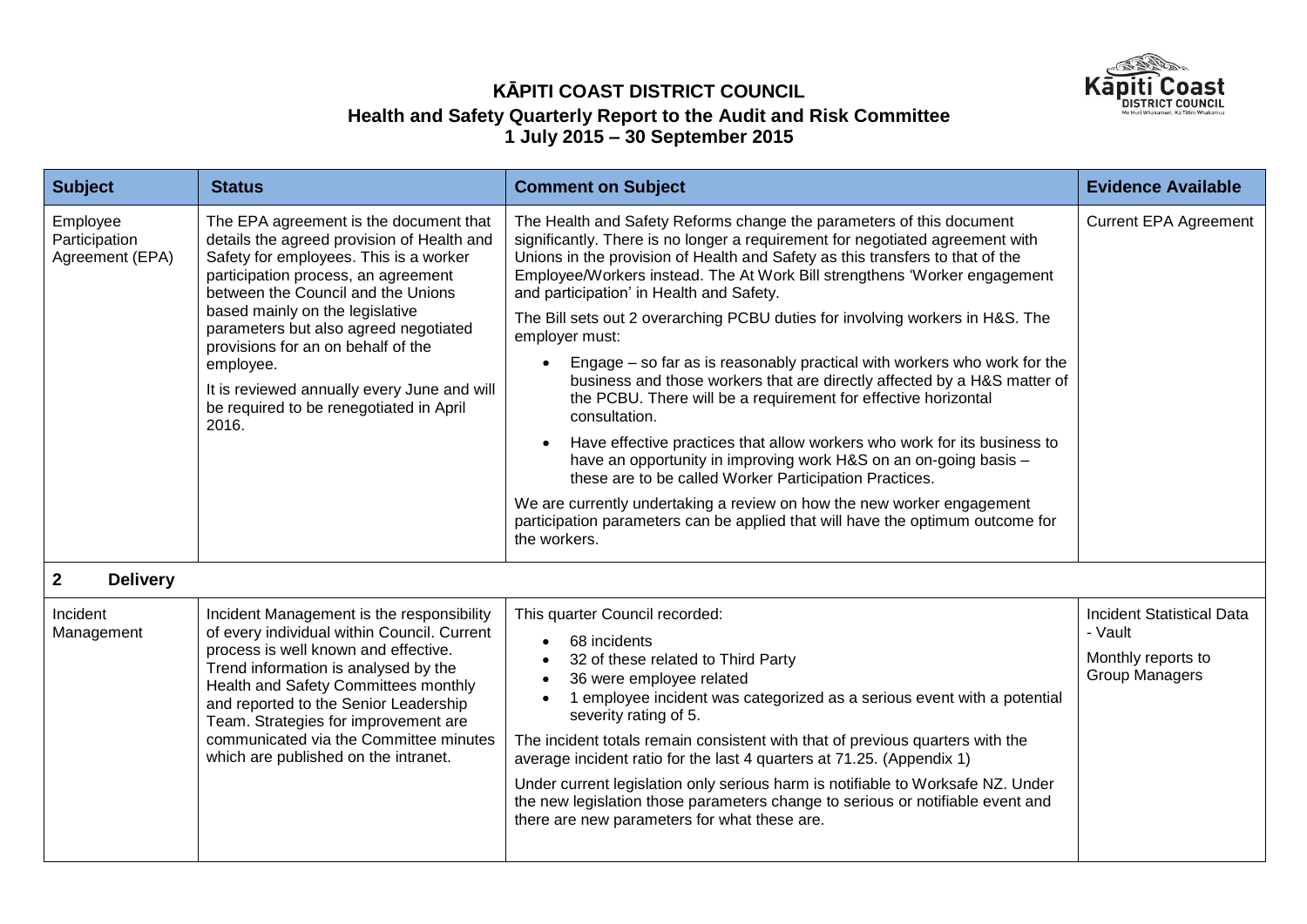

| <b>Subject</b>                             | <b>Status</b>                                                                                                                                                                                                                                                                                                     | <b>Comment on Subject</b>                                                                                                                                                                                                                                                                                                                                                                                                                                 | <b>Evidence Available</b>                                               |
|--------------------------------------------|-------------------------------------------------------------------------------------------------------------------------------------------------------------------------------------------------------------------------------------------------------------------------------------------------------------------|-----------------------------------------------------------------------------------------------------------------------------------------------------------------------------------------------------------------------------------------------------------------------------------------------------------------------------------------------------------------------------------------------------------------------------------------------------------|-------------------------------------------------------------------------|
|                                            |                                                                                                                                                                                                                                                                                                                   | Worksafe NZ were advised of the serious event that occurred this quarter and<br>requested that Council follow the upcoming requirements and report it to them<br>formally. Council complied with this request.<br>The incident detail is covered within the Wellness Monitoring section of this<br>report.                                                                                                                                                |                                                                         |
| <b>Health and Safety</b><br>Investigations | All incidents are investigated to the level<br>appropriate to the potential severity rating.<br>Potential severity rating 1-3 is completed<br>by the Manager and forwarded to the H&S<br>Advisor.<br>Potential severity rating 3-5 is carried out<br>by the H&S Advisor/Manager and/or the<br>H&S Representative. | This quarter:<br>65 investigations were completed from a total of 68 incidents<br>$\bullet$<br>2 incidents had a severity rating of $3 - 5$ and required high level<br>$\bullet$<br>investigation and reporting directly to the Senior Leadership Team.<br>One of the significant investigations was reportable to Worksafe NZ as<br>$\bullet$<br>discussed earlier.<br>Refer to Appendix 2 for further investigation data.                               | Incident Investigation<br>Data                                          |
| Emergency<br>Management                    | Emergency Management plans are site<br>specific. Each plan is formally tested on a<br>6 month rotation.                                                                                                                                                                                                           | Standard Emergency plans incorporate the following:<br>Fire<br>$\bullet$<br><b>Emergency Evacuation</b><br><b>Earthquake Provision</b><br>Fire Warden Training<br>Drill reviews are communicated to Managers and accessible via the intranet.<br>Issues are resolved by the team/site and reported back to the Health and Safety<br>Committee.<br>In addition all Council participated in the Annual Shakeout Earthquake<br>awareness programme for 2015. | Site specific Emergency<br>Plans and trial<br>evacuation drill reviews. |
| Drug and Alcohol<br>Monitoring             | As stated earlier Council administers a<br>Drug and Alcohol Policy for a dual<br>purpose, that of:<br><b>Hazard Management</b><br><b>Employee Wellness</b>                                                                                                                                                        | This quarter Council undertook:<br>4 Pre-employment Tests = All Negative<br>Nil Reasonable Grounds tests<br>2 Post Critical Incident tests - both negative                                                                                                                                                                                                                                                                                                | Drug and Alcohol<br><b>Testing Data</b><br>Drug and Alcohol Policy      |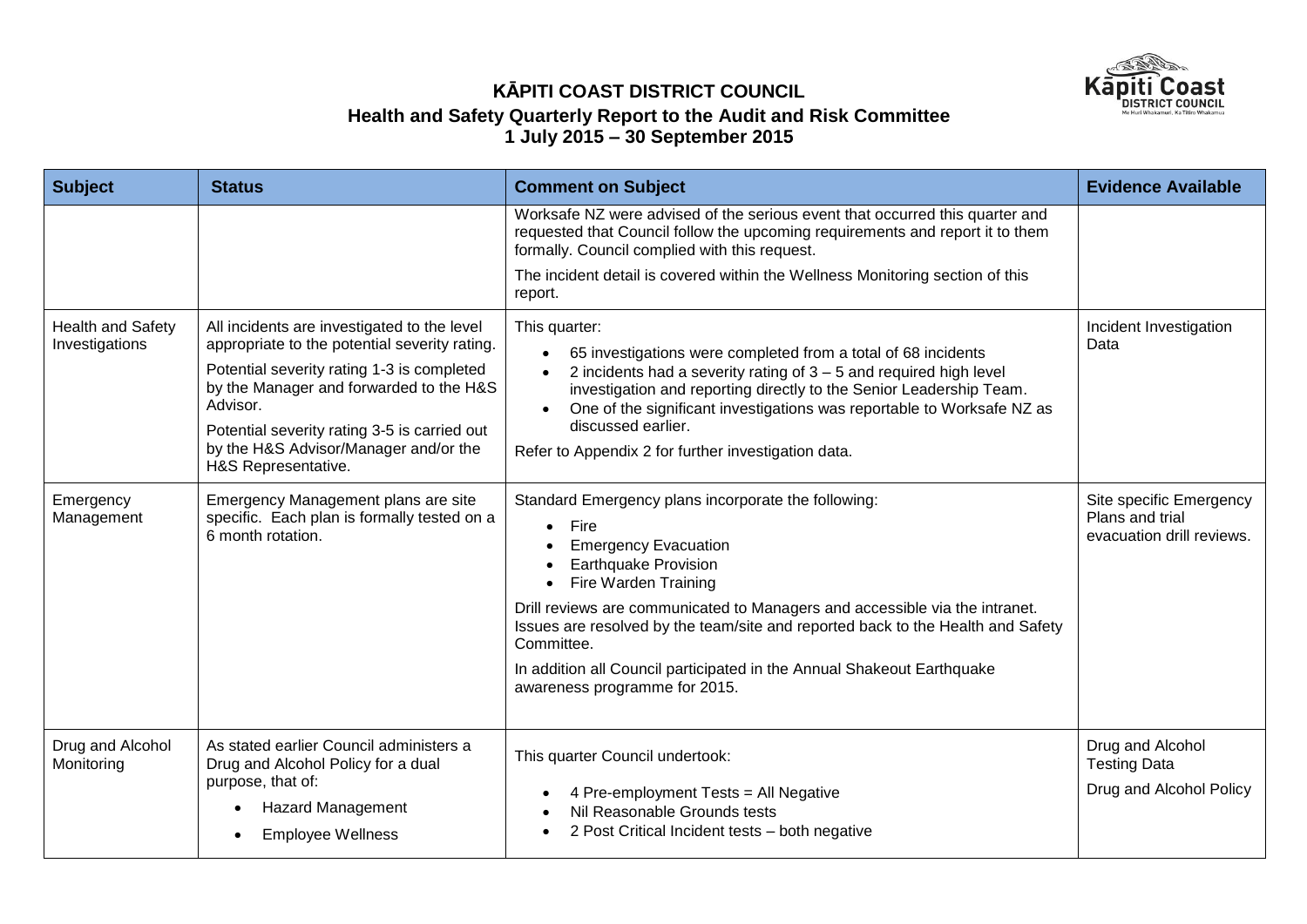

| <b>Subject</b>                       | <b>Status</b>                                                                                                                                                                                                                                                                                                                                                                                                                                                            | <b>Comment on Subject</b>                                                                                                                                                                                                                                                                                                                                                             | <b>Evidence Available</b>        |
|--------------------------------------|--------------------------------------------------------------------------------------------------------------------------------------------------------------------------------------------------------------------------------------------------------------------------------------------------------------------------------------------------------------------------------------------------------------------------------------------------------------------------|---------------------------------------------------------------------------------------------------------------------------------------------------------------------------------------------------------------------------------------------------------------------------------------------------------------------------------------------------------------------------------------|----------------------------------|
| <b>Health and Safety</b><br>Training | Health and Safety training provides the<br>direction required by workers to<br>appropriately understand the risks posed<br>in the work they undertake when in the<br>workplace and to implement relevant<br>strategies to mitigate that risk.<br>It also provides a tool with which to gauge<br>competency, a factor that is to become<br>more stringent under the new legislation<br>in April 2016. This will have an impact on<br>recruitment, training and induction. | Health and Safety Training completed this quarter was:<br><b>Comprehensive First Aid</b><br>Confined Spaces and Gas Detection<br><b>Confined Spaces Reassessment</b><br>$\bullet$<br><b>Electrical Awareness Health and Safety</b><br>Stop Violence Workshop<br>$\bullet$<br><b>Traffic Management Basic L1</b><br>Traffic Management STMS L2/3<br>Civil Defence Emergency Management | <b>Training Records (Vault)</b>  |
| Hazard<br>Management                 | Underpinning the Health and Safety in<br>Employment Act has been Hazard<br>Management. Employers were to apply<br>mitigation strategies for identified hazards<br>using one of the Hierarchy of Controls:                                                                                                                                                                                                                                                                | Council has completed its annual review of all 16 site specific significant hazard<br>registers and approved these through the Health and Safety Committee.<br>All registers are accessible on the intranet system.                                                                                                                                                                   | Significant hazard<br>Registers. |
|                                      | Eliminate<br><b>Isolate</b><br>Minimise                                                                                                                                                                                                                                                                                                                                                                                                                                  |                                                                                                                                                                                                                                                                                                                                                                                       |                                  |
|                                      | Under the new legislation, the focus from<br>Hazards has changed to that of risk<br>identification. The new At Work Act focus<br>will be:                                                                                                                                                                                                                                                                                                                                |                                                                                                                                                                                                                                                                                                                                                                                       |                                  |
|                                      | To Protect workers and others by<br>eliminating or minimizing the risk.                                                                                                                                                                                                                                                                                                                                                                                                  |                                                                                                                                                                                                                                                                                                                                                                                       |                                  |
|                                      | (Isolating as a hierarchy control has been<br>removed from the legislation).                                                                                                                                                                                                                                                                                                                                                                                             |                                                                                                                                                                                                                                                                                                                                                                                       |                                  |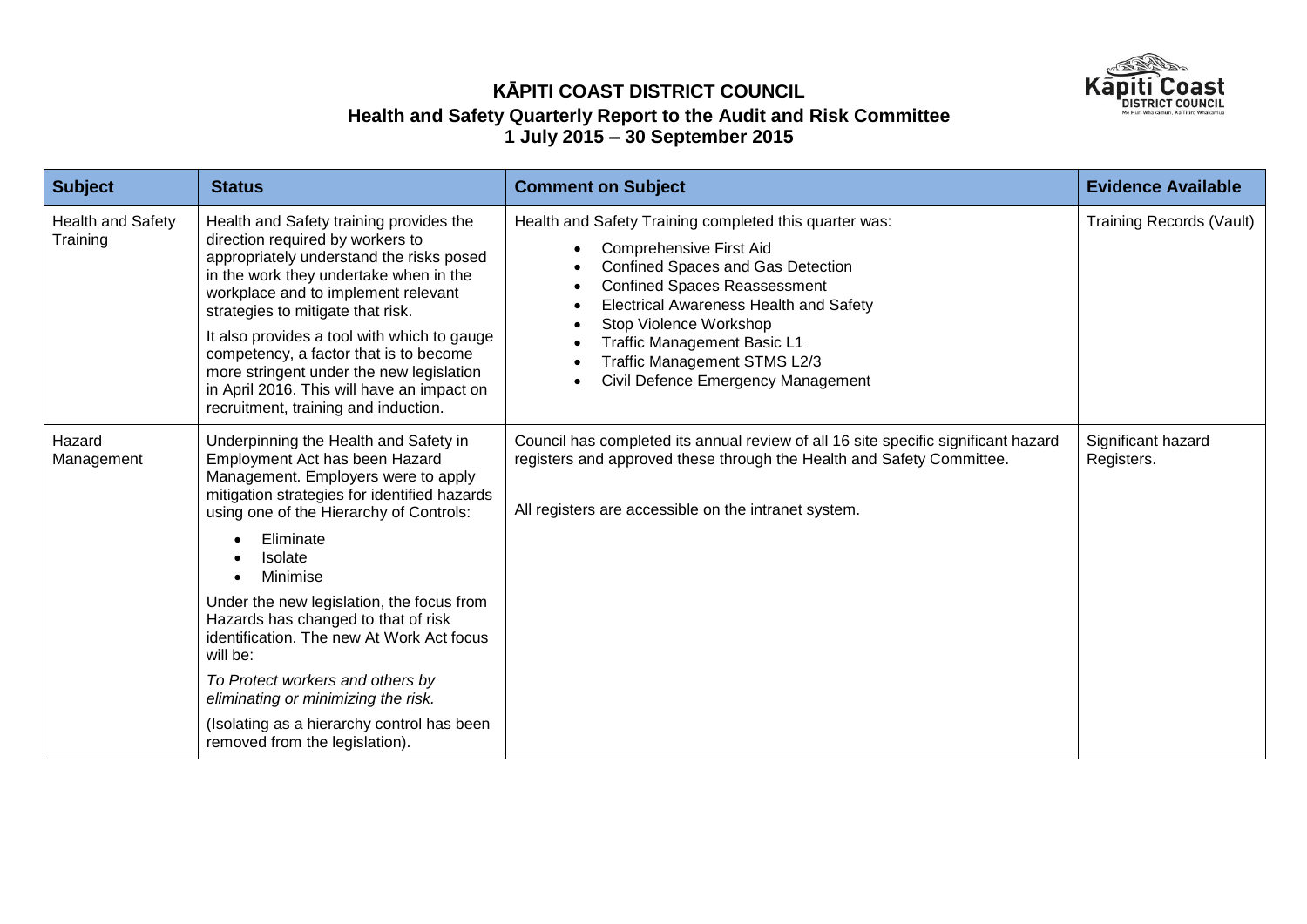

| <b>Subject</b>                      | <b>Status</b>                                                                                                                                                                                                                                                                                                                         | <b>Comment on Subject</b>                                                                                                                                                                                                                                                                                                                                                                                                                                                                                                                                                                                                                                                                                                                                                                                                                                                                                                                                                                                                                                                                                                                                                                                                                                                                                                                                                                                                                                                                                                                          | <b>Evidence Available</b>                                                                        |
|-------------------------------------|---------------------------------------------------------------------------------------------------------------------------------------------------------------------------------------------------------------------------------------------------------------------------------------------------------------------------------------|----------------------------------------------------------------------------------------------------------------------------------------------------------------------------------------------------------------------------------------------------------------------------------------------------------------------------------------------------------------------------------------------------------------------------------------------------------------------------------------------------------------------------------------------------------------------------------------------------------------------------------------------------------------------------------------------------------------------------------------------------------------------------------------------------------------------------------------------------------------------------------------------------------------------------------------------------------------------------------------------------------------------------------------------------------------------------------------------------------------------------------------------------------------------------------------------------------------------------------------------------------------------------------------------------------------------------------------------------------------------------------------------------------------------------------------------------------------------------------------------------------------------------------------------------|--------------------------------------------------------------------------------------------------|
| <b>Monitoring for Wellness</b><br>3 |                                                                                                                                                                                                                                                                                                                                       |                                                                                                                                                                                                                                                                                                                                                                                                                                                                                                                                                                                                                                                                                                                                                                                                                                                                                                                                                                                                                                                                                                                                                                                                                                                                                                                                                                                                                                                                                                                                                    |                                                                                                  |
| Serious Harm                        | The Health and Safety Act directs that all<br>serious harm is notifiable to Worksafe NZ<br>within 7 days in writing.<br>The new legislative provisions provide<br>classification for notifiable events, not just<br>serious harm. These events are to be<br>notified to Worksafe NZ within 48 hours<br>using any communication means. | This quarter, Council notified Worksafe NZ of a Notifable Event. The details are:<br>On 02/09/15 a trailer carrying a 3500kg digger became unhitched from the<br>operational vehicle towing it whilst on an open road. Speed was 50km per hour.<br>The trailer travelled independently and fell into an open ditch. The Breakaway<br>Braking system was damaged in the impact so it was not possible to determine if<br>it functioned during the event. In any case it was not considered a causative<br>factor.<br>No harm was sustained to any party as a result of this event.<br>Investigation findings could not attribute conclusive fault to either plant<br>malfunction or human error. It was noted that there was erosion to the tow ball<br>and weight loading markings were no longer visible. The investigation<br>highlighted a need for further internal checking provisions by operators and by<br>Fleet Management resources other than the regulated warrants (which were<br>compliant in this instance).<br>A standard operating procedure has been developed and communicated to all<br>parties and included within the induction process. A physical check of all tow ball<br>couplings completed and new tow balls installed for all operational vehicles.<br>The incident has been communicated to all Council employees. A review of<br>internal audit checking process is underway.<br>Worksafe NZ ruled that the Council investigation satisfied their process. No<br>further action was to be taken by them - 09/09/15. | Health and Safety<br>Investigation<br>Worksafe NZ notification<br>Worksafe NZ Letter<br>09/09/15 |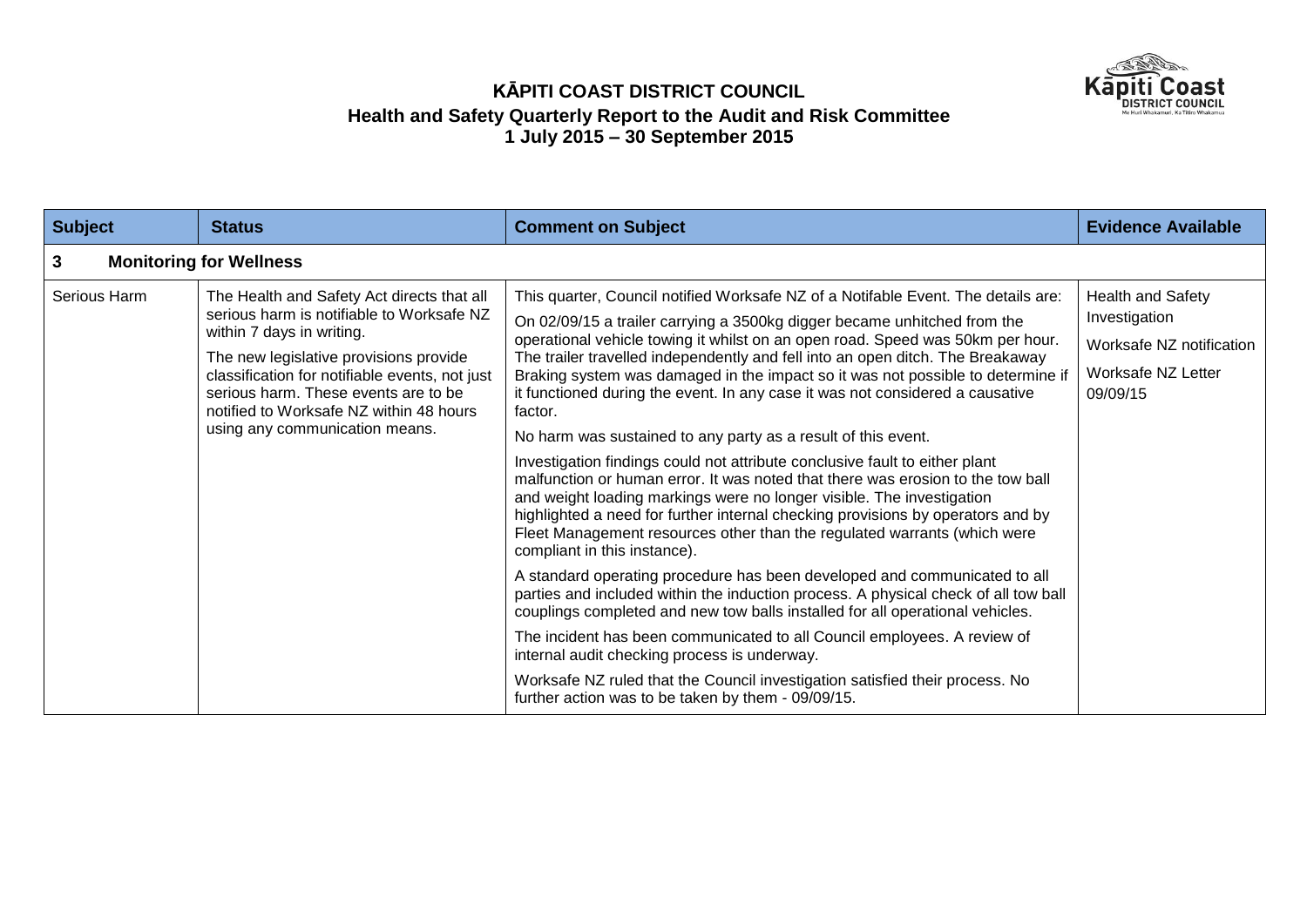

| <b>Subject</b>              | <b>Status</b>                                                                                                                                                                                                                                                                                                                                                                                 | <b>Comment on Subject</b>                                                                                                                                                                                                                                                                                                                                         | <b>Evidence Available</b> |
|-----------------------------|-----------------------------------------------------------------------------------------------------------------------------------------------------------------------------------------------------------------------------------------------------------------------------------------------------------------------------------------------------------------------------------------------|-------------------------------------------------------------------------------------------------------------------------------------------------------------------------------------------------------------------------------------------------------------------------------------------------------------------------------------------------------------------|---------------------------|
| Health leave                | Monitoring of Health leave enables trends<br>to be identified and pre-emptive measures<br>to be put in place.                                                                                                                                                                                                                                                                                 | Data evaluation for this period indicates employee Sick Leave and Sick<br>Leave used for a Dependent has increased this quarter more<br>significantly than this time last year with reasons understood.<br>Trend data identifies the July - September quarter as being the highest<br>$\bullet$<br>sick leave quarter annually.                                   |                           |
|                             |                                                                                                                                                                                                                                                                                                                                                                                               | Strategies for decreasing sick leave in the July 2016 quarter include<br>$\bullet$<br>further promotion and education around the Health initiative vaccination<br>programme that currently has an uptake of 21.5% of Council employees.                                                                                                                           |                           |
| Health initiative<br>uptake | Council continues to further health<br>initiatives for employees under current<br>HSE provisions.<br>Under new legislation there is a greater<br>focus on the Occupational Health aspect<br>of Health and Safety where Employers<br>are required to delve further into the<br>longer term aspects of the work<br>undertaken and provide strategies for<br>reducing the impact of those roles. | The following health initiatives were progressed during this quarter::<br>• 51 Operational employees completed annual hearing tests<br>• 6 Workstation Assessments were completed for new employees<br>• 7 eye examinations were utilised<br>• Nil uptake in the \$30.00 gym contribution<br>• Nil requirement for Hepatitis or Tetanus vaccinations this period. |                           |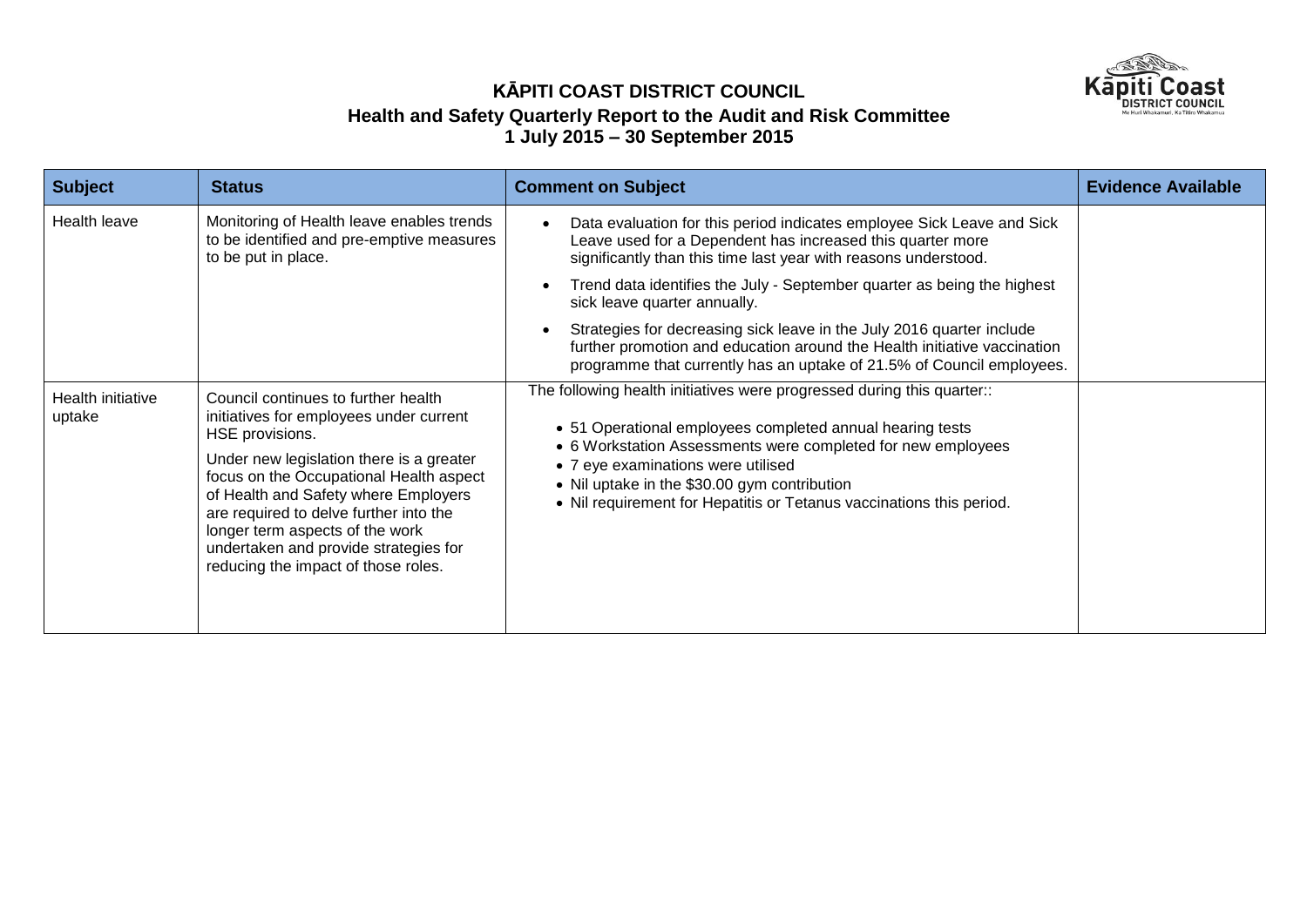

| <b>Subject</b>                                                 | <b>Status</b>                                                                                                                                                                                                                                                                                                                                                                                                                                      | <b>Comment on Subject</b>                                                                                                                                                                                                                                                                                                                                                                                                                                                                                                                                                      | <b>Evidence Available</b> |
|----------------------------------------------------------------|----------------------------------------------------------------------------------------------------------------------------------------------------------------------------------------------------------------------------------------------------------------------------------------------------------------------------------------------------------------------------------------------------------------------------------------------------|--------------------------------------------------------------------------------------------------------------------------------------------------------------------------------------------------------------------------------------------------------------------------------------------------------------------------------------------------------------------------------------------------------------------------------------------------------------------------------------------------------------------------------------------------------------------------------|---------------------------|
| <b>Review</b><br>4                                             |                                                                                                                                                                                                                                                                                                                                                                                                                                                    |                                                                                                                                                                                                                                                                                                                                                                                                                                                                                                                                                                                |                           |
| <b>Personal Protective</b><br><b>Equipment Policy</b><br>(PPE) | Council currently has a PPE policy and a<br>PPE Distribution document for the<br>operations areas of Council.<br>The known H&S reform parameters make<br>some mention of stronger regulation in<br>this area so the Council will look to<br>broaden the PPE policy to incorporate all<br>areas of Council who have the<br>requirement to operate using PPE and to<br>ensure this is moderated against the new<br>regulations as they come to hand. | This policy is in the draft stages with input from the Health and Safety Committee<br>and Site Managers. It is expected that the draft document will be ready for<br>Senior Leadership Team review early 2016 and that changes to current policy<br>will be supported by the new Regulations. PPE will be recorded in the Vault data<br>base for all staff and regulated against the Australia/NZ standards to ensure best<br>practice procurement.<br>Changes to the current policy will be communicated to staff via the intranet, H&S<br>Committee and H&S Representatives. | Draft PPE Policy          |
| Drug and Alcohol<br>Policy                                     | Council introduced a Drug and Alcohol<br>Policy in December 2012 as a further<br>Hazard Management tool. The policy was<br>last reviewed in 2013 and minor policy<br>changes implemented to clarify aspects of<br>the rehabilitation provisions.<br>The Policy has been a valuable tool in<br>setting expectations for what is<br>acceptable behavior in the work place and<br>is well supported by Managers and<br>Employees.                     | Council undertakes the following testing procedures:<br>Pre- employment for safety sensitive roles, Reasonable Grounds testing and<br>Post critical incident testing.<br>Random testing is included within the policy provisions but has not been<br>implemented.<br>A review of the policy will include a review on the testing parameters applied<br>currently.<br>Of the 134 tests completed since the policy introduction 133 returned negative<br>results.                                                                                                                | Drug and Alcohol Policy   |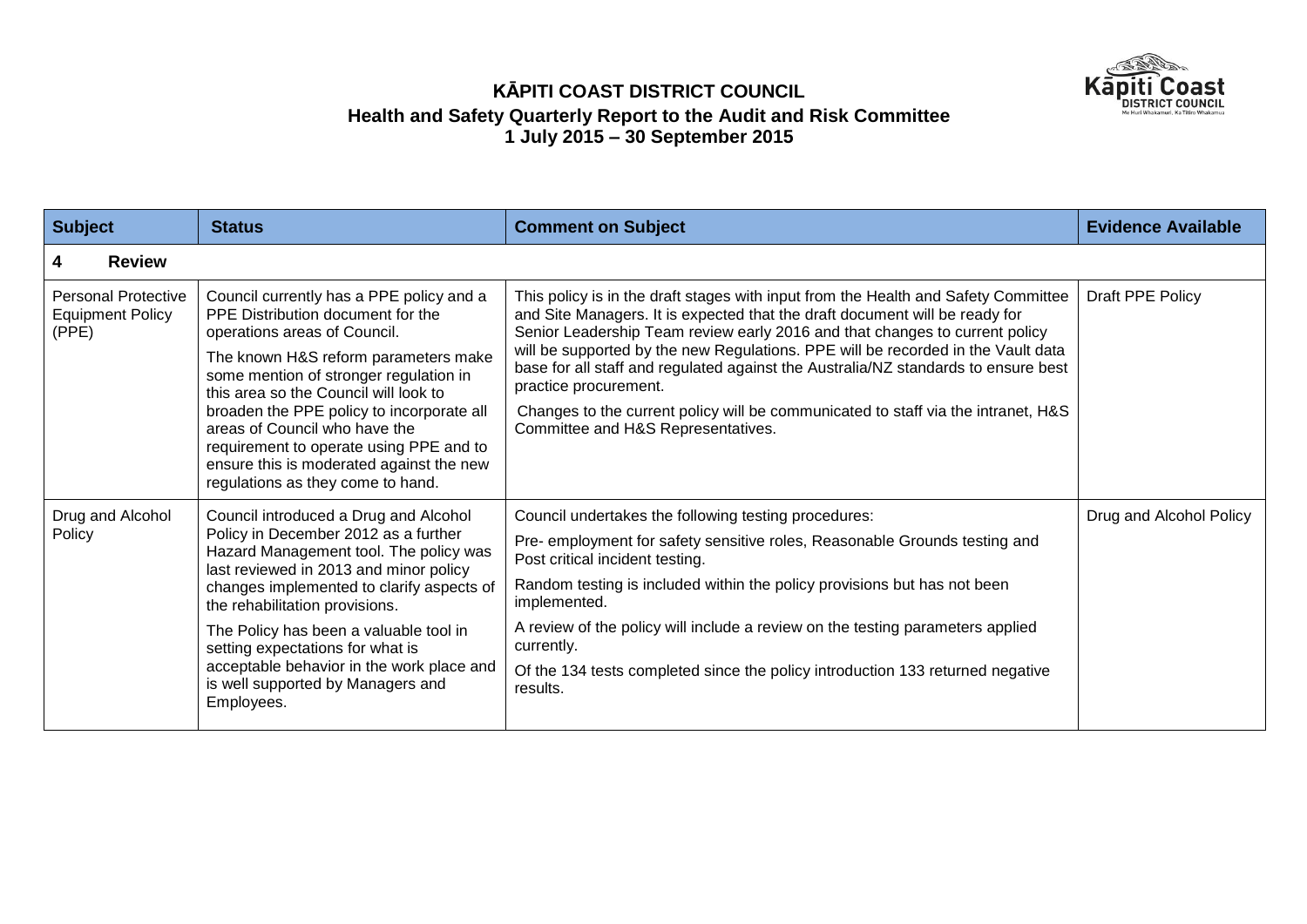

**Incident/Near Miss/Injury Data:**

**Recorded Injuries 01/07/15 – 30/09/15 –** Centre Triangle reports this **Recorded Incidents/Near Miss 01/07/15 – 30/09/15** – Centre triangle reports this **Quarter's injury data for the financial year.** Trending indicates an injury rate than for the previous financial year. (Vault lost time function not utilised)

data for the quarter. Trending indicates this is on par with that of the previous financial year.



#### **Recorded Incidents/Illness/Near Miss 01/07/15 – 30/09/15** –

Centre triangle reports data for this quarter. If this trend continues the overall incident data is likely to be slightly lower than that recorded last year.